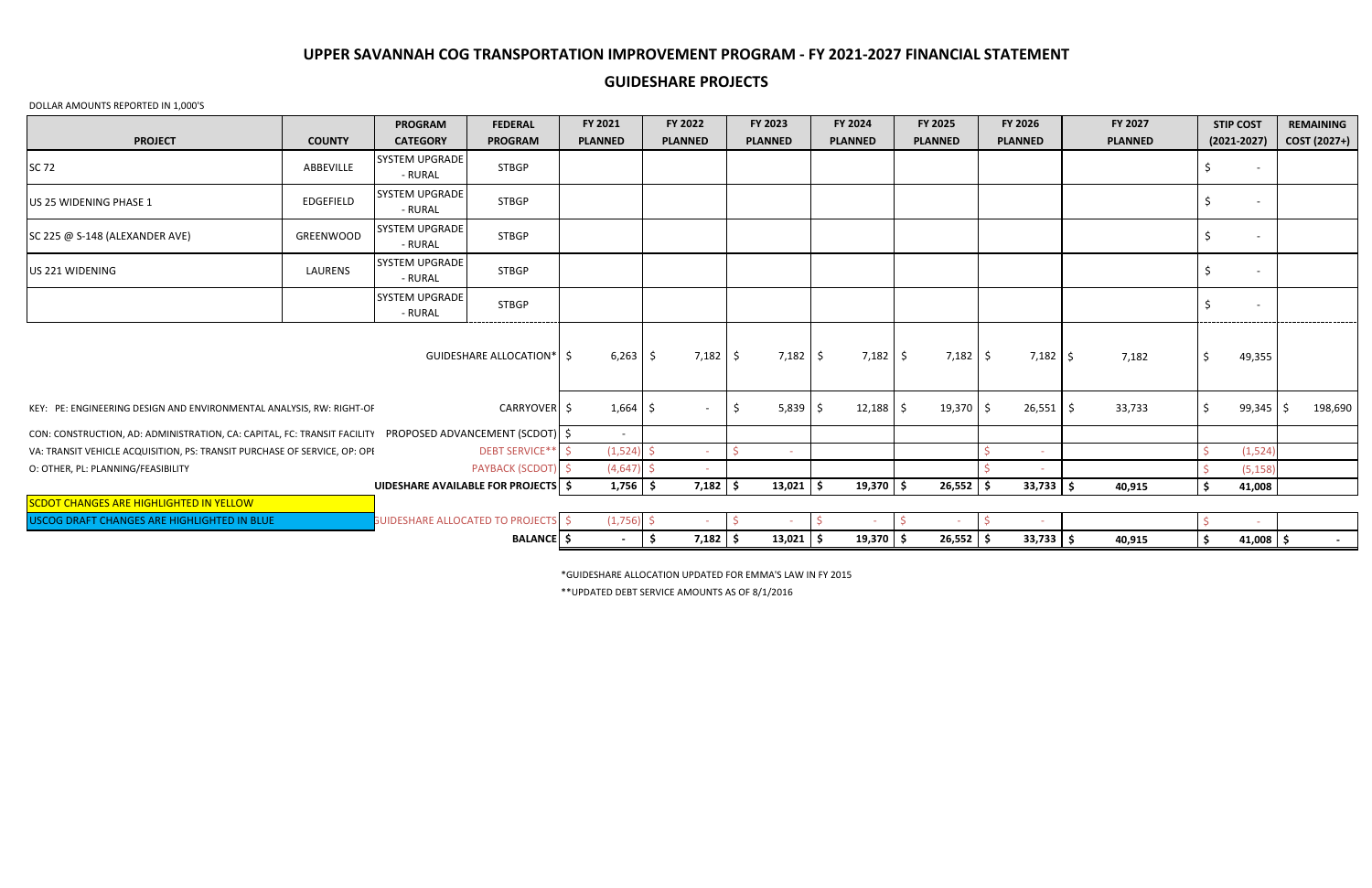#### **NON-GUIDESHARE PROJECTS FOR ABBEVILLE COUNTY**

#### DOLLAR AMOUNTS REPORTED IN 1,000'S

|                                                                                                                       |             | <b>PROGRAM</b>      |                                                                           | <b>FEDERAL</b> | FY 2021        | FY 2022                   | FY 2023        | FY 2024        | FY 2025                       | FY 2026                   | FY 2027        |    | <b>STIP COST</b> |
|-----------------------------------------------------------------------------------------------------------------------|-------------|---------------------|---------------------------------------------------------------------------|----------------|----------------|---------------------------|----------------|----------------|-------------------------------|---------------------------|----------------|----|------------------|
| <b>PROJECT</b>                                                                                                        | <b>RANK</b> | <b>CATEGORY</b>     | <b>PROGRAM</b>                                                            | <b>PROGRAM</b> | <b>PLANNED</b> | <b>PLANNED</b>            | <b>PLANNED</b> | <b>PLANNED</b> | <b>PLANNED</b>                | <b>PLANNED</b>            | <b>PLANNED</b> |    | (2021-2027       |
|                                                                                                                       |             |                     | <b>FA SECONDARIES</b>                                                     | <b>STBGP</b>   |                |                           |                |                |                               |                           |                |    |                  |
|                                                                                                                       |             |                     | NON-FA                                                                    | SFP            | 556 CON \$     | 556 CON                   | 556 CON        | 556 CON        | 556 CON \$                    | 556 CON \$                | 556 CON        |    | 3,892            |
| *ABBEVILLE COUNTY PAVEMENTS                                                                                           |             |                     | NON-FA<br>SECONDARIES                                                     | <b>MTN</b>     | 786 CON \$     | 786 CON                   | 786 CON<br>-S  | 786 CON<br>-S  | 786 CON \$                    | 786 CON \$                | 786 CON        | S  | 5,502            |
|                                                                                                                       |             |                     | NON-INTERSTATE<br><b>NHS</b>                                              | <b>NHP</b>     |                |                           |                |                |                               |                           |                |    |                  |
|                                                                                                                       |             | PAVEMENTS           | NON-INTERSTATE<br><b>NHS</b>                                              | SFP            |                |                           |                |                |                               |                           |                |    |                  |
|                                                                                                                       |             |                     | NON-NHS<br>PRIMARY                                                        | <b>STBGP</b>   |                |                           |                |                |                               |                           |                |    | --------         |
|                                                                                                                       |             |                     | <b>FA SECONDARIES</b>                                                     | SFP            |                | 1,254 CON \$ 1,756 CON    | $$1,756$ CON   | $$1,756$ CON   |                               | 1,756 CON \$ 1,756 CON \$ | 1,756 CON      |    | 11,790           |
|                                                                                                                       |             |                     | NON-NHS<br>PRIMARY                                                        | SFP            |                | \$ 2,838 CON \$ 3,649 CON | $$4,865$ CON   | $$4,865$ CON   | $$4,865$ CON $$4,865$ CON $$$ |                           | 4,865 CON      | Ŝ. | 30,812           |
| S-111 Erwin Mill Rd over Broadmouth Creek                                                                             |             | <b>BRIDGES</b>      |                                                                           | <b>STBGP</b>   | $$3,500$ CON   |                           |                |                |                               |                           |                |    | 3,500            |
| S-33 Cedar Springs South over Long Cane Creek                                                                         |             | <b>BRIDGES</b>      | NON-NHS                                                                   | STBGP          |                | 25 ROW<br>Ŝ               |                | $$5,600$ CON   |                               |                           |                | Ś  | 5,625            |
| SC 201 over Park Creek                                                                                                |             | <b>BRIDGES</b>      | Preventative<br>Maintenance                                               |                |                | Ŝ.<br>62 PE               |                |                |                               |                           |                | Ś. | 62               |
| Sumter National Forest Access Program                                                                                 |             |                     |                                                                           | <b>FLAP</b>    |                | 505 PE<br>Ŝ.              |                |                |                               |                           |                |    | 505              |
|                                                                                                                       |             |                     |                                                                           |                |                | 55 ROW                    |                | $$2,905$ CON   |                               |                           |                | \$ | 2,960            |
| BURTON CENTER/ FTA SECTION 5310 FOR VEHICLE<br><b>ACQUISITION</b>                                                     |             | <b>MASS TRANSIT</b> | <b>ENHANCED</b><br><b>MOBILITY FOR</b><br><b>SENIORS (RURAL)</b>          | 5310-R         | VA             | VA                        |                |                |                               |                           |                | Ś. | $\sim$           |
| UPPER SAVANNAH COUNCIL OF GOVERNMENTS /<br><b>MASS TRANSIT PROJECT</b><br>RURAL PLANNING TECHNICAL ASSISTANCE<br>5310 |             | <b>MASS TRANSIT</b> | <b>ENHANCED</b><br><b>MOBILITY FOR</b><br><b>SENIORS (SMALL</b><br>URBAN) | 5310-SU        | CA             | CA                        |                |                |                               |                           |                | Ś  | $\sim$           |
|                                                                                                                       |             |                     | <b>STATE MASS</b><br><b>TRANSIT FUNDS</b><br>(SMTF)                       | 5310-R         | PL             | PL                        |                |                |                               |                           |                |    |                  |
| <b>ABBEVILLE COUNTY EXEMPT SUBTOTAL</b>                                                                               |             |                     |                                                                           |                | \$8,934        | \$7,394                   | \$7,963        | \$16,468       | \$7,963                       | \$7,963                   |                | Ś. | 64,648           |

\* DENOTES LUMP SUM PROJECT. SEE LUMP SUM SUMMARY FOR PROJECT BREAKDOWN.

\*\*DENOTES PROJECT WITH MULTIPLE COUNTIES.

KEY: PE: ENGINEERING DESIGN AND ENVIRONMENTAL ANALYSIS, RW: RIGHT-OF-WAY AQUISITION, CON: CONSTRUCTION, AD: ADMINISTRATION, CA: CAPITAL, FC: TRANSIT FACILITY CONSTRUCTION, VA: TRANSIT VEHICLE ACQUISITION, PS: TRANSIT PURCHASE OF SERVICE, OP: OPERATIONS, O: OTHER, PL: PLANNING/FEASIBILITY

USCOG DRAFT CHANGES ARE HIGHLIGHTED IN BLUE SCDOT CHANGES ARE HIGHLIGHTED IN YELLOW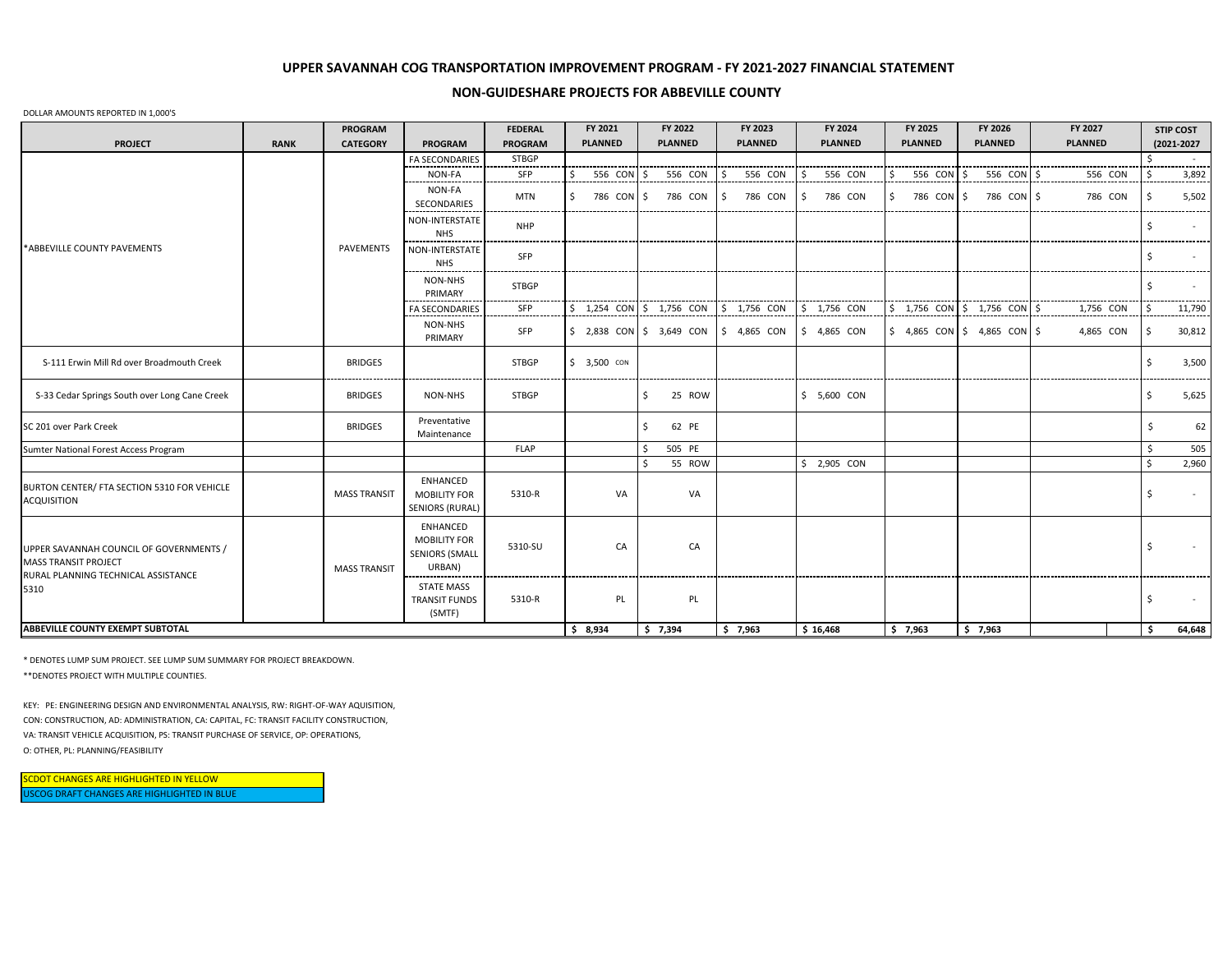## **NON-GUIDESHARE PROJECTS FOR EDGEFIELD COUNTY**

DOLLAR AMOUNTS REPORTED IN 1,000'S

|                                                                                                                                  |             | <b>PROGRAM</b>      |                                                                    | <b>FEDERAL</b>              | FY 2021        |     | FY 2022          | FY 2023        | FY 2024                                                                                                                                                       | FY 2025        | FY 2026        | FY 2027        | <b>STIP COST</b> |
|----------------------------------------------------------------------------------------------------------------------------------|-------------|---------------------|--------------------------------------------------------------------|-----------------------------|----------------|-----|------------------|----------------|---------------------------------------------------------------------------------------------------------------------------------------------------------------|----------------|----------------|----------------|------------------|
| <b>PROJECT</b>                                                                                                                   | <b>RANK</b> | <b>CATEGORY</b>     | <b>PROGRAM</b>                                                     | <b>PROGRAM</b>              | <b>PLANNED</b> |     | <b>PLANNED</b>   | <b>PLANNED</b> | <b>PLANNED</b>                                                                                                                                                | <b>PLANNED</b> | <b>PLANNED</b> | <b>PLANNED</b> | $(2021 - 2027)$  |
| *EDGEFIELD COUNTY PAVEMENTS                                                                                                      |             | <b>PAVEMENTS</b>    | <b>FA SECONDARIES</b>                                              | <b>STBGP</b>                |                |     |                  |                |                                                                                                                                                               |                |                |                | $\sim$ 10 $\pm$  |
|                                                                                                                                  |             |                     | NON-FA<br>SECONDARIES                                              | <b>MTN</b>                  | 688 CON \$     |     | 688 CON \$       | 688 CON        | 688 CON \$<br>-S                                                                                                                                              | 688 CON \$     | 688 CON \$     | 688 CON 5      | 4,816            |
|                                                                                                                                  |             |                     | NON-INTERSTATE<br><b>NHS</b>                                       | SFP                         |                | CON |                  |                |                                                                                                                                                               |                |                |                |                  |
|                                                                                                                                  |             |                     | NON-NHS<br>PRIMARY                                                 | SFP                         |                |     |                  |                | $\frac{1}{5}$ 1,955 CON $\frac{1}{5}$ 2,513 CON $\frac{1}{5}$ 3,351 CON $\frac{1}{5}$ 3,351 CON $\frac{1}{5}$ 3,351 CON $\frac{1}{5}$ 3,351 CON $\frac{1}{5}$ |                |                | 3.351 CON      | 21,223           |
|                                                                                                                                  |             |                     | NON-NHS<br>PRIMARY                                                 | <b>STBGP</b>                |                |     |                  |                |                                                                                                                                                               |                |                |                |                  |
|                                                                                                                                  |             |                     | <b>FA SECONDARIES</b>                                              | SFP                         |                |     |                  |                | 1,608 CON $\frac{1}{5}$ 2,251 CON $\frac{1}{5}$ 2,251 CON $\frac{1}{5}$ 2,251 CON $\frac{1}{5}$ 2,251 CON $\frac{1}{5}$ 2,251 CON $\frac{1}{5}$               |                |                | 2,251 CON      | 15,114           |
|                                                                                                                                  |             |                     | NON-FA<br><b>SECONDARIES</b>                                       | SFP                         | 487 CON        |     | 487 CON \$<br>-S |                | 487 CON \$ 487 CON \$                                                                                                                                         | 487 CON 5      | 487 CON 5      | 487 CON        | 3,409            |
| US 378 and Walker Rd (S-35) & SC 67 Callison Hwy                                                                                 |             | <b>SAFETY</b>       | Intersection                                                       | <b>HSP</b>                  |                |     | 200 PE           |                | <b>75 ROW \$ 1,500 CON</b>                                                                                                                                    |                |                | ------         | 1,775            |
| S-140 Faulkner Mountain Rd over Sleepy Creek                                                                                     |             | <b>BRIDGES</b>      | FA Non-NHS                                                         |                             | 17 ROW \$      |     | 2,873 CON        |                |                                                                                                                                                               |                |                |                | 2,890            |
| SC 283 over Turkey Creek                                                                                                         |             | <b>BRIDGES</b>      |                                                                    | Preventative<br>Maintenance |                |     | Ś.<br>62 PE      |                |                                                                                                                                                               |                |                |                | 62               |
| UPPER SAVANNAH COUNCIL OF GOVERNMENTS /<br><b>MASS TRANSIT PROJECT</b><br>RURAL PLANNING TECHNICAL ASSISTANCE<br>5310            |             | <b>MASS TRANSIT</b> | ENHANCED<br><b>MOBILITY FOR</b><br><b>SENIORS (SMALL</b><br>URBAN) | 5310-SU                     | CA             |     | CA               |                |                                                                                                                                                               |                |                |                |                  |
|                                                                                                                                  |             |                     | <b>STATE MASS</b><br><b>TRANSIT FUNDS</b><br>(SMTF)                | 5310-R                      | PL             |     | <b>PL</b>        |                |                                                                                                                                                               |                |                |                | $\sim$           |
| EDGEFIELD COUNTY SENIOR SERVICES/GENERAL<br><b>PUBLIC TRANSIT PROVIDER FOR RURAL TRANSIT</b><br>SERVICES WITHIN EDGEFIELD COUNTY |             | <b>MASS TRANSIT</b> | <b>RURAL TRANSIT</b><br>PROGRAM<br>(SECTION 5311)                  | 5311-R                      | 338 OP<br>S.   |     | OP.              |                |                                                                                                                                                               |                |                |                | 338              |
| <b>EDGEFIELD COUNTY EXEMPT SUBTOTAL</b>                                                                                          |             |                     |                                                                    |                             | \$5,093        |     | \$9,074          | \$6,852        | \$8,277                                                                                                                                                       | \$6,777        | \$6,777        |                | \$<br>49,627     |

\* DENOTES LUMP SUM PROJECT. SEE LUMP SUM SUMMARY FOR PROJECT BREAKDOWN. \*\*DENOTES PROJECT WITH MULTIPLE COUNTIES.

KEY: PE: ENGINEERING DESIGN AND ENVIRONMENTAL ANALYSIS, RW: RIGHT-OF-WAY AQUISITION, CON: CONSTRUCTION, AD: ADMINISTRATION, CA: CAPITAL, FC: TRANSIT FACILITY CONSTRUCTION, VA: TRANSIT VEHICLE ACQUISITION, PS: TRANSIT PURCHASE OF SERVICE, OP: OPERATIONS, O: OTHER, PL: PLANNING/FEASIBILITY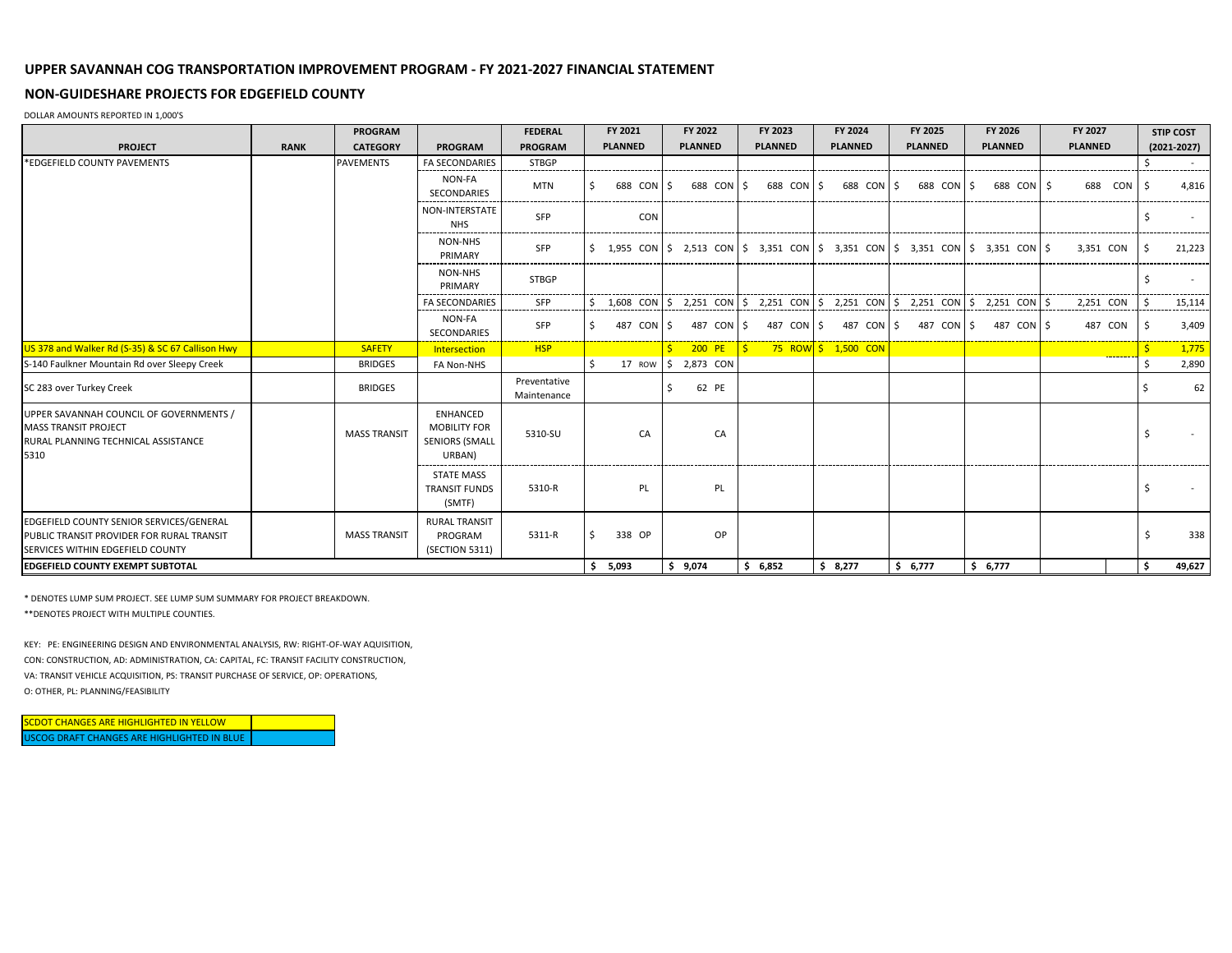## **NON-GUIDESHARE PROJECTS FOR GREENWOOD COUNTY**

#### DOLLAR AMOUNTS REPORTED IN 1,000'S

|                                                                                                                       |             | <b>PROGRAM</b>      |                                                                           | <b>FEDERAL</b> | FY 2021          | FY 2022          | FY 2023                                                                                                             | FY 2024             | FY 2025        | FY 2026        | FY 2027                 | <b>STIP COST</b> |
|-----------------------------------------------------------------------------------------------------------------------|-------------|---------------------|---------------------------------------------------------------------------|----------------|------------------|------------------|---------------------------------------------------------------------------------------------------------------------|---------------------|----------------|----------------|-------------------------|------------------|
| <b>PROJECT</b>                                                                                                        | <b>RANK</b> | <b>CATEGORY</b>     | <b>PROGRAM</b>                                                            | PROGRAM        | <b>PLANNED</b>   | <b>PLANNED</b>   | <b>PLANNED</b>                                                                                                      | <b>PLANNED</b>      | <b>PLANNED</b> | <b>PLANNED</b> | <b>PLANNED</b>          | $(2021 - 2027)$  |
|                                                                                                                       |             |                     | <b>NON-FA SECOND</b>                                                      | SFP            | Ś.<br>531 CON    | 531 CON<br>Ś.    | 531 CON                                                                                                             | 531 CON<br>Ś        | 531 CON<br>-S  | 531 CON        | $\mathsf{S}$<br>531 CON | 3,717            |
|                                                                                                                       |             |                     | NON-FA<br>SECONDARIES                                                     | <b>MTN</b>     | \$<br>749 CON    | 749 CON \$<br>S. | 749 CON \$                                                                                                          | 749 CON \$          | 749 CON \$     | 749 CON \$     | 749 CON                 | 5,243            |
|                                                                                                                       |             |                     | NON-INTERSTATE<br><b>NHS</b>                                              | <b>NHP</b>     |                  |                  |                                                                                                                     |                     |                |                |                         |                  |
| *GREENWOOD COUNTY PAVEMENTS                                                                                           |             | PAVEMENTS           | NON-INTERSTATE<br><b>NHS</b>                                              | SFP            |                  |                  |                                                                                                                     |                     |                |                |                         |                  |
|                                                                                                                       |             |                     | <b>NON-NHS</b><br>PRIMARY                                                 | <b>STBGP</b>   |                  |                  |                                                                                                                     |                     |                |                |                         |                  |
|                                                                                                                       |             |                     | <b>FA SECONDARIES</b>                                                     | SFP            | \$ 2,027 CON     | $$2,838$ CON     | $\frac{1}{2}$ , 2,838 CON $\frac{1}{2}$ , 2,838 CON $\frac{1}{2}$ , 2,838 CON $\frac{1}{2}$ , 2,838 CON             |                     |                |                | Ś<br>2,838 CON          | 19,055           |
|                                                                                                                       |             |                     | NON-NHS<br>PRIMARY                                                        | SFP            | $$2,603$ CON     |                  | $\vert$ \$ 3,347 CON $\vert$ \$ 4,462 CON $\vert$ \$ 4,462 CON $\vert$ \$ 4,462 CON $\vert$ \$ 4,462 CON $\vert$ \$ |                     |                |                | 4,462 CON               | 28,260<br>Ŝ      |
| US 178 Moorefield St over CSX RR                                                                                      |             | <b>BRIDGES</b>      | Preventative<br>Maintenance                                               |                |                  | \$<br>62 PE      |                                                                                                                     |                     |                |                |                         |                  |
| SC 34 over Wilson Creek Bridge Replacement                                                                            | 2014-326    | <b>BRIDGES</b>      | FA Non-NHS                                                                | NHP/STBGP      |                  | \$ 7,972 CON     | CON                                                                                                                 | CON                 |                |                |                         | 7,972            |
| S-102 Carter Road over Ninety Six Creek                                                                               |             | <b>BRIDGES</b>      | Non-NHS                                                                   |                | Ś.<br>15 ROW     | $$5,615$ CON     |                                                                                                                     |                     |                |                |                         | 5,630            |
| S-27 Kinard Road over Ninety Six Creek                                                                                |             | <b>BRIDGES</b>      | Non-NHS                                                                   |                |                  |                  | 17 ROW \$ 2,548 CON                                                                                                 |                     |                |                |                         | 2,565            |
| US 25 and S-58 Calhoun Rd                                                                                             |             | <b>INTERSECTION</b> | <b>SAFETY</b>                                                             | <b>NHS</b>     |                  |                  | 150 PE                                                                                                              | 50 ROW \$           | <b>500 CON</b> |                |                         | 700              |
| S-268 Haltiwanger Rd. over Rocky Creek                                                                                |             | <b>BRIDGES</b>      | Non-NHS                                                                   |                |                  |                  |                                                                                                                     | 25 ROW \$ 5,163 CON |                |                |                         | 5,188            |
| Piedmont Agency on Aging /5310 Van Replace                                                                            |             | <b>MASS TRANSIT</b> |                                                                           |                | 55 VA<br>$\zeta$ | Ŝ.<br>71 VA      |                                                                                                                     |                     |                |                |                         | 126              |
| Burton Center/Van Replacement                                                                                         |             | <b>MASS TRANSIT</b> | ENHANCED<br><b>MOBILITY FOR</b><br>SENIORS (RURAL)                        | 5310-R         | VA               | VA               |                                                                                                                     |                     |                |                |                         | -\$              |
| UPPER SAVANNAH COUNCIL OF GOVERNMENTS /<br><b>MASS TRANSIT PROJECT</b><br>RURAL PLANNING TECHNICAL ASSISTANCE<br>5310 |             | <b>MASS TRANSIT</b> | <b>ENHANCED</b><br><b>MOBILITY FOR</b><br><b>SENIORS (SMALL</b><br>URBAN) | 5310-SU        | CA               | CA               |                                                                                                                     |                     |                |                |                         | <b>S</b>         |
|                                                                                                                       |             |                     | <b>STATE MASS</b><br><b>TRANSIT FUNDS</b><br>(SMTF)                       | 5310-R         | \$<br>10 PL      | PL               |                                                                                                                     |                     |                |                |                         | 10               |
| <b>GREENWOOD COUNTY EXEMPT SUBTOTAL</b>                                                                               | \$5,990     | \$21,202            | \$11,303                                                                  | \$13,793       | \$9,080          | \$8,580          | \$3,580                                                                                                             | 78,466<br>\$.       |                |                |                         |                  |

\* DENOTES LUMP SUM PROJECT. SEE LUMP SUM SUMMARY FOR PROJECT BREAKDOWN.

\*\*DENOTES PROJECT WITH MULTIPLE COUNTIES.

KEY: PE: ENGINEERING DESIGN AND ENVIRONMENTAL ANALYSIS, RW: RIGHT-OF-WAY AQUISITION, CON: CONSTRUCTION, AD: ADMINISTRATION, CA: CAPITAL, FC: TRANSIT FACILITY CONSTRUCTION, VA: TRANSIT VEHICLE ACQUISITION, PS: TRANSIT PURCHASE OF SERVICE, OP: OPERATIONS, O: OTHER, PL: PLANNING/FEASIBILITY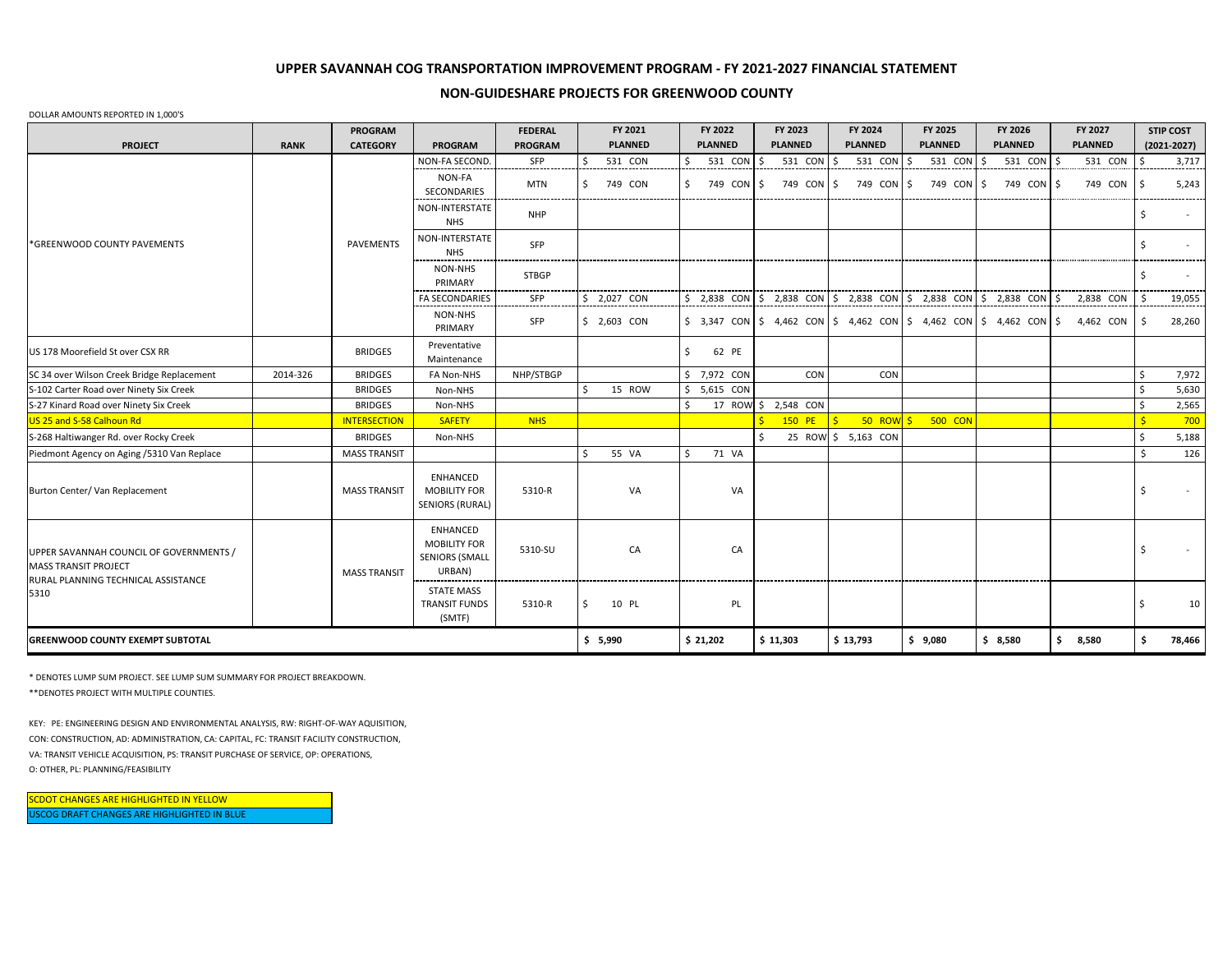### **NON-GUIDESHARE PROJECTS FOR LAURENS COUNTY**

#### DOLLAR AMOUNTS REPORTED IN 1,000'S

| <b>PLANNED</b><br><b>PLANNED</b><br><b>PLANNED</b><br><b>PLANNED</b><br><b>PLANNED</b><br><b>PLANNED</b><br><b>PLANNED</b><br><b>CATEGORY</b><br><b>PROGRAM</b><br><b>PROGRAM</b><br><b>PROJECT</b><br><b>RANK</b><br>$(2021 - 2027)$<br>NON-FA SECOND<br>SFP<br>\$<br>837 CON<br>837 CON<br>837 CON<br>837 CON<br>837 CON<br>l \$<br>837 CON<br>837 CON<br>\$<br>5,859<br>S.<br>I\$<br>\$<br>Ŝ.<br>-Ś<br>NON-FA<br><b>MTN</b><br>$\frac{1}{2}$ 1,182 CON $\frac{1}{2}$ 1,182 CON $\frac{1}{2}$ 1,182 CON $\frac{1}{2}$ 1,182 CON $\frac{1}{2}$ 1,182 CON $\frac{1}{2}$ 1,182 CON<br>$\frac{1}{2}$<br>8,274<br>l \$<br>1,182 CON<br>SECONDARIES<br>NON-INTERSTATE<br><b>NHP</b><br>$\ddot{\mathsf{S}}$<br><b>NHS</b><br>NON-INTERSTATE<br>*LAURENS COUNTY PAVEMENTS<br><b>PAVEMENTS</b><br>SFP<br>-\$<br><b>NHS</b><br>NON-NHS<br>Ŝ.<br><b>STBGP</b><br>PRIMARY<br>\$ 2,350 CON $\frac{1}{5}$ 3,290 CON $\frac{1}{5}$ 3,290 CON $\frac{1}{5}$ 3,290 CON $\frac{1}{5}$ 3,290 CON $\frac{1}{5}$ 3,290 CON $\frac{1}{5}$<br>3,290 CON<br>\$<br>SFP<br>22,090<br><b>FA SECONDARIES</b><br>NON-NHS<br>SFP<br>$\frac{1}{2}$ 3,738 CON $\frac{1}{2}$ 4,807 CON $\frac{1}{2}$ 6,409 CON $\frac{1}{2}$ 6,409 CON $\frac{1}{2}$ 6,409 CON $\frac{1}{2}$ 6,409 CON<br>6,409 CON<br>\$<br>40,590<br>l\$<br>PRIMARY<br><b>BRIDGES</b><br>$$1,503$ CON<br>$\frac{1}{2}$<br>1,503<br>Non-NHS<br><b>ROW</b><br>CON<br>\$<br><b>BRIDGES</b><br>Non-NHS<br>$\sim 10^{-1}$<br>2016-45<br><b>BRIDGES</b><br>25 ROW<br>$$10,294$ CON<br>$\ddot{\mathsf{S}}$<br>10,319<br>INTERSTATE/NHS<br><b>NHP</b><br>US 76 over Reedy River/Bridge Replacement<br>$\ddot{\mathsf{S}}$<br>6,553<br><b>BRIDGES</b><br><b>STBGP</b><br>$$1,400$ PE<br>100 ROW<br>$$5,053$ CON<br>US 221 over Burnt Mill Creek<br>Non-NHS<br><b>BRIDGES</b><br><b>STBGP</b><br>\$ 1,388 PE<br>25 ROW<br>$\frac{1}{2}$<br>7,590<br>\$ 6,177 CON<br>Non-NHS<br>SC 56 over Duncan Creek<br>$\mathsf{\hat{S}}$<br><b>BRIDGES</b><br><b>STBGP</b><br><b>ROW</b><br>CON<br>Move to District<br>S-267 Lincoln Rd over Granny Creek (removed)<br>Non-NHS<br>$\sim$<br>Preventative<br>62 PE<br>\$<br>62<br>Ŝ.<br>US 221 N over Enoree River<br>Maintenance<br>Preventative<br>74 PE<br>\$<br>74<br>\$<br>SC 101 over Enoree River<br>Maintenance<br>\$<br>25 ROW<br><b>BRIDGES</b><br><b>STBGP</b><br>$$1,510$ CON<br><sub>S</sub><br>1,945<br>410 PE<br>ς.<br>S-19 Harris Springs Rd over Cane Creek<br>Non-NHS<br>Ŝ.<br>50 PE<br>-Ś<br>1,050<br>Preventative<br><b>BRIDGES</b><br>Maintenance<br>$$1,000$ CON<br>LAURENS COUNTY DSN BOARD / MASS TRANSIT<br><b>PROJECT</b><br>SECTION 5310 RURAL PROJECTS (FED. & LOCAL<br>ENHANCED<br><b>MASS TRANSIT</b><br>5310-R<br>VA<br><b>MOBILITY FOR</b><br>VA<br>-Ŝ<br>FUNDS)<br>FTA SECTION 5316 (UNOBLIGATED SAFETEA-LU<br><b>SENIORS (RURAL)</b><br>FUNDS)<br>FTA SECTION 5310 - VEHCILE REPLACEMENT<br>ENHANCED<br><b>MOBILITY FOR</b><br>5310-SU<br>CA<br>CA<br><sup>5</sup><br>UPPER SAVANNAH COUNCIL OF GOVERNMENTS /<br><b>SENIORS (SMALL</b><br>URBAN)<br><b>MASS TRANSIT</b><br>RURAL PLANNING TECHNICAL ASSISTANCE<br><b>STATE MASS</b><br>5310<br>PL<br>5310-R<br>PL<br>-\$<br><b>TRANSIT FUNDS</b><br>(SMTF)<br>\$12,808<br>\$11,302<br>\$11,893<br>\$11,718<br>\$23,522<br>\$22,948<br>\$11,718<br>\$<br>105,909 |                                                |  | <b>PROGRAM</b> | <b>FEDERAL</b> | FY 2021 | FY 2022 | FY 2023 | FY 2024 | FY 2025 | FY 2026 | FY 2027 | <b>STIP COST</b> |
|---------------------------------------------------------------------------------------------------------------------------------------------------------------------------------------------------------------------------------------------------------------------------------------------------------------------------------------------------------------------------------------------------------------------------------------------------------------------------------------------------------------------------------------------------------------------------------------------------------------------------------------------------------------------------------------------------------------------------------------------------------------------------------------------------------------------------------------------------------------------------------------------------------------------------------------------------------------------------------------------------------------------------------------------------------------------------------------------------------------------------------------------------------------------------------------------------------------------------------------------------------------------------------------------------------------------------------------------------------------------------------------------------------------------------------------------------------------------------------------------------------------------------------------------------------------------------------------------------------------------------------------------------------------------------------------------------------------------------------------------------------------------------------------------------------------------------------------------------------------------------------------------------------------------------------------------------------------------------------------------------------------------------------------------------------------------------------------------------------------------------------------------------------------------------------------------------------------------------------------------------------------------------------------------------------------------------------------------------------------------------------------------------------------------------------------------------------------------------------------------------------------------------------------------------------------------------------------------------------------------------------------------------------------------------------------------------------------------------------------------------------------------------------------------------------------------------------------------------------------------------------------------------------------------------------------------------------------------------------------------------------------------------------------------------------------------------------------------------------------------------------------------------------------------------------------------------------------------------------------------------------------------------------------------------------------|------------------------------------------------|--|----------------|----------------|---------|---------|---------|---------|---------|---------|---------|------------------|
|                                                                                                                                                                                                                                                                                                                                                                                                                                                                                                                                                                                                                                                                                                                                                                                                                                                                                                                                                                                                                                                                                                                                                                                                                                                                                                                                                                                                                                                                                                                                                                                                                                                                                                                                                                                                                                                                                                                                                                                                                                                                                                                                                                                                                                                                                                                                                                                                                                                                                                                                                                                                                                                                                                                                                                                                                                                                                                                                                                                                                                                                                                                                                                                                                                                                                                               |                                                |  |                |                |         |         |         |         |         |         |         |                  |
|                                                                                                                                                                                                                                                                                                                                                                                                                                                                                                                                                                                                                                                                                                                                                                                                                                                                                                                                                                                                                                                                                                                                                                                                                                                                                                                                                                                                                                                                                                                                                                                                                                                                                                                                                                                                                                                                                                                                                                                                                                                                                                                                                                                                                                                                                                                                                                                                                                                                                                                                                                                                                                                                                                                                                                                                                                                                                                                                                                                                                                                                                                                                                                                                                                                                                                               |                                                |  |                |                |         |         |         |         |         |         |         |                  |
|                                                                                                                                                                                                                                                                                                                                                                                                                                                                                                                                                                                                                                                                                                                                                                                                                                                                                                                                                                                                                                                                                                                                                                                                                                                                                                                                                                                                                                                                                                                                                                                                                                                                                                                                                                                                                                                                                                                                                                                                                                                                                                                                                                                                                                                                                                                                                                                                                                                                                                                                                                                                                                                                                                                                                                                                                                                                                                                                                                                                                                                                                                                                                                                                                                                                                                               |                                                |  |                |                |         |         |         |         |         |         |         |                  |
|                                                                                                                                                                                                                                                                                                                                                                                                                                                                                                                                                                                                                                                                                                                                                                                                                                                                                                                                                                                                                                                                                                                                                                                                                                                                                                                                                                                                                                                                                                                                                                                                                                                                                                                                                                                                                                                                                                                                                                                                                                                                                                                                                                                                                                                                                                                                                                                                                                                                                                                                                                                                                                                                                                                                                                                                                                                                                                                                                                                                                                                                                                                                                                                                                                                                                                               |                                                |  |                |                |         |         |         |         |         |         |         |                  |
|                                                                                                                                                                                                                                                                                                                                                                                                                                                                                                                                                                                                                                                                                                                                                                                                                                                                                                                                                                                                                                                                                                                                                                                                                                                                                                                                                                                                                                                                                                                                                                                                                                                                                                                                                                                                                                                                                                                                                                                                                                                                                                                                                                                                                                                                                                                                                                                                                                                                                                                                                                                                                                                                                                                                                                                                                                                                                                                                                                                                                                                                                                                                                                                                                                                                                                               |                                                |  |                |                |         |         |         |         |         |         |         |                  |
|                                                                                                                                                                                                                                                                                                                                                                                                                                                                                                                                                                                                                                                                                                                                                                                                                                                                                                                                                                                                                                                                                                                                                                                                                                                                                                                                                                                                                                                                                                                                                                                                                                                                                                                                                                                                                                                                                                                                                                                                                                                                                                                                                                                                                                                                                                                                                                                                                                                                                                                                                                                                                                                                                                                                                                                                                                                                                                                                                                                                                                                                                                                                                                                                                                                                                                               |                                                |  |                |                |         |         |         |         |         |         |         |                  |
|                                                                                                                                                                                                                                                                                                                                                                                                                                                                                                                                                                                                                                                                                                                                                                                                                                                                                                                                                                                                                                                                                                                                                                                                                                                                                                                                                                                                                                                                                                                                                                                                                                                                                                                                                                                                                                                                                                                                                                                                                                                                                                                                                                                                                                                                                                                                                                                                                                                                                                                                                                                                                                                                                                                                                                                                                                                                                                                                                                                                                                                                                                                                                                                                                                                                                                               |                                                |  |                |                |         |         |         |         |         |         |         |                  |
|                                                                                                                                                                                                                                                                                                                                                                                                                                                                                                                                                                                                                                                                                                                                                                                                                                                                                                                                                                                                                                                                                                                                                                                                                                                                                                                                                                                                                                                                                                                                                                                                                                                                                                                                                                                                                                                                                                                                                                                                                                                                                                                                                                                                                                                                                                                                                                                                                                                                                                                                                                                                                                                                                                                                                                                                                                                                                                                                                                                                                                                                                                                                                                                                                                                                                                               |                                                |  |                |                |         |         |         |         |         |         |         |                  |
|                                                                                                                                                                                                                                                                                                                                                                                                                                                                                                                                                                                                                                                                                                                                                                                                                                                                                                                                                                                                                                                                                                                                                                                                                                                                                                                                                                                                                                                                                                                                                                                                                                                                                                                                                                                                                                                                                                                                                                                                                                                                                                                                                                                                                                                                                                                                                                                                                                                                                                                                                                                                                                                                                                                                                                                                                                                                                                                                                                                                                                                                                                                                                                                                                                                                                                               | S-300 Missallie Dr over Branch of Shell Creek  |  |                |                |         |         |         |         |         |         |         |                  |
|                                                                                                                                                                                                                                                                                                                                                                                                                                                                                                                                                                                                                                                                                                                                                                                                                                                                                                                                                                                                                                                                                                                                                                                                                                                                                                                                                                                                                                                                                                                                                                                                                                                                                                                                                                                                                                                                                                                                                                                                                                                                                                                                                                                                                                                                                                                                                                                                                                                                                                                                                                                                                                                                                                                                                                                                                                                                                                                                                                                                                                                                                                                                                                                                                                                                                                               | S-107 Mt. Carmel Rd over Reedy Creek (removed) |  |                |                |         |         |         |         |         |         |         |                  |
|                                                                                                                                                                                                                                                                                                                                                                                                                                                                                                                                                                                                                                                                                                                                                                                                                                                                                                                                                                                                                                                                                                                                                                                                                                                                                                                                                                                                                                                                                                                                                                                                                                                                                                                                                                                                                                                                                                                                                                                                                                                                                                                                                                                                                                                                                                                                                                                                                                                                                                                                                                                                                                                                                                                                                                                                                                                                                                                                                                                                                                                                                                                                                                                                                                                                                                               |                                                |  |                |                |         |         |         |         |         |         |         |                  |
|                                                                                                                                                                                                                                                                                                                                                                                                                                                                                                                                                                                                                                                                                                                                                                                                                                                                                                                                                                                                                                                                                                                                                                                                                                                                                                                                                                                                                                                                                                                                                                                                                                                                                                                                                                                                                                                                                                                                                                                                                                                                                                                                                                                                                                                                                                                                                                                                                                                                                                                                                                                                                                                                                                                                                                                                                                                                                                                                                                                                                                                                                                                                                                                                                                                                                                               |                                                |  |                |                |         |         |         |         |         |         |         |                  |
|                                                                                                                                                                                                                                                                                                                                                                                                                                                                                                                                                                                                                                                                                                                                                                                                                                                                                                                                                                                                                                                                                                                                                                                                                                                                                                                                                                                                                                                                                                                                                                                                                                                                                                                                                                                                                                                                                                                                                                                                                                                                                                                                                                                                                                                                                                                                                                                                                                                                                                                                                                                                                                                                                                                                                                                                                                                                                                                                                                                                                                                                                                                                                                                                                                                                                                               |                                                |  |                |                |         |         |         |         |         |         |         |                  |
|                                                                                                                                                                                                                                                                                                                                                                                                                                                                                                                                                                                                                                                                                                                                                                                                                                                                                                                                                                                                                                                                                                                                                                                                                                                                                                                                                                                                                                                                                                                                                                                                                                                                                                                                                                                                                                                                                                                                                                                                                                                                                                                                                                                                                                                                                                                                                                                                                                                                                                                                                                                                                                                                                                                                                                                                                                                                                                                                                                                                                                                                                                                                                                                                                                                                                                               |                                                |  |                |                |         |         |         |         |         |         |         |                  |
|                                                                                                                                                                                                                                                                                                                                                                                                                                                                                                                                                                                                                                                                                                                                                                                                                                                                                                                                                                                                                                                                                                                                                                                                                                                                                                                                                                                                                                                                                                                                                                                                                                                                                                                                                                                                                                                                                                                                                                                                                                                                                                                                                                                                                                                                                                                                                                                                                                                                                                                                                                                                                                                                                                                                                                                                                                                                                                                                                                                                                                                                                                                                                                                                                                                                                                               |                                                |  |                |                |         |         |         |         |         |         |         |                  |
|                                                                                                                                                                                                                                                                                                                                                                                                                                                                                                                                                                                                                                                                                                                                                                                                                                                                                                                                                                                                                                                                                                                                                                                                                                                                                                                                                                                                                                                                                                                                                                                                                                                                                                                                                                                                                                                                                                                                                                                                                                                                                                                                                                                                                                                                                                                                                                                                                                                                                                                                                                                                                                                                                                                                                                                                                                                                                                                                                                                                                                                                                                                                                                                                                                                                                                               |                                                |  |                |                |         |         |         |         |         |         |         |                  |
|                                                                                                                                                                                                                                                                                                                                                                                                                                                                                                                                                                                                                                                                                                                                                                                                                                                                                                                                                                                                                                                                                                                                                                                                                                                                                                                                                                                                                                                                                                                                                                                                                                                                                                                                                                                                                                                                                                                                                                                                                                                                                                                                                                                                                                                                                                                                                                                                                                                                                                                                                                                                                                                                                                                                                                                                                                                                                                                                                                                                                                                                                                                                                                                                                                                                                                               |                                                |  |                |                |         |         |         |         |         |         |         |                  |
|                                                                                                                                                                                                                                                                                                                                                                                                                                                                                                                                                                                                                                                                                                                                                                                                                                                                                                                                                                                                                                                                                                                                                                                                                                                                                                                                                                                                                                                                                                                                                                                                                                                                                                                                                                                                                                                                                                                                                                                                                                                                                                                                                                                                                                                                                                                                                                                                                                                                                                                                                                                                                                                                                                                                                                                                                                                                                                                                                                                                                                                                                                                                                                                                                                                                                                               | S-340 Langston Road over Tylerville Creek      |  |                |                |         |         |         |         |         |         |         |                  |
|                                                                                                                                                                                                                                                                                                                                                                                                                                                                                                                                                                                                                                                                                                                                                                                                                                                                                                                                                                                                                                                                                                                                                                                                                                                                                                                                                                                                                                                                                                                                                                                                                                                                                                                                                                                                                                                                                                                                                                                                                                                                                                                                                                                                                                                                                                                                                                                                                                                                                                                                                                                                                                                                                                                                                                                                                                                                                                                                                                                                                                                                                                                                                                                                                                                                                                               |                                                |  |                |                |         |         |         |         |         |         |         |                  |
|                                                                                                                                                                                                                                                                                                                                                                                                                                                                                                                                                                                                                                                                                                                                                                                                                                                                                                                                                                                                                                                                                                                                                                                                                                                                                                                                                                                                                                                                                                                                                                                                                                                                                                                                                                                                                                                                                                                                                                                                                                                                                                                                                                                                                                                                                                                                                                                                                                                                                                                                                                                                                                                                                                                                                                                                                                                                                                                                                                                                                                                                                                                                                                                                                                                                                                               | <b>MASS TRANSIT PROJECT</b>                    |  |                |                |         |         |         |         |         |         |         |                  |
|                                                                                                                                                                                                                                                                                                                                                                                                                                                                                                                                                                                                                                                                                                                                                                                                                                                                                                                                                                                                                                                                                                                                                                                                                                                                                                                                                                                                                                                                                                                                                                                                                                                                                                                                                                                                                                                                                                                                                                                                                                                                                                                                                                                                                                                                                                                                                                                                                                                                                                                                                                                                                                                                                                                                                                                                                                                                                                                                                                                                                                                                                                                                                                                                                                                                                                               |                                                |  |                |                |         |         |         |         |         |         |         |                  |
|                                                                                                                                                                                                                                                                                                                                                                                                                                                                                                                                                                                                                                                                                                                                                                                                                                                                                                                                                                                                                                                                                                                                                                                                                                                                                                                                                                                                                                                                                                                                                                                                                                                                                                                                                                                                                                                                                                                                                                                                                                                                                                                                                                                                                                                                                                                                                                                                                                                                                                                                                                                                                                                                                                                                                                                                                                                                                                                                                                                                                                                                                                                                                                                                                                                                                                               | LAURENS COUNTY EXEMPT SUBTOTAL                 |  |                |                |         |         |         |         |         |         |         |                  |

\* DENOTES LUMP SUM PROJECT. SEE LUMP SUM SUMMARY FOR PROJECT BREAKDOWN.

\*\*DENOTES PROJECT WITH MULTIPLE COUNTIES.

KEY: PE: ENGINEERING DESIGN AND ENVIRONMENTAL ANALYSIS, RW: RIGHT-OF-WAY AQUISITION, CON: CONSTRUCTION, AD: ADMINISTRATION, CA: CAPITAL, FC: TRANSIT FACILITY CONSTRUCTION, VA: TRANSIT VEHICLE ACQUISITION, PS: TRANSIT PURCHASE OF SERVICE, OP: OPERATIONS, O: OTHER, PL: PLANNING/FEASIBILITY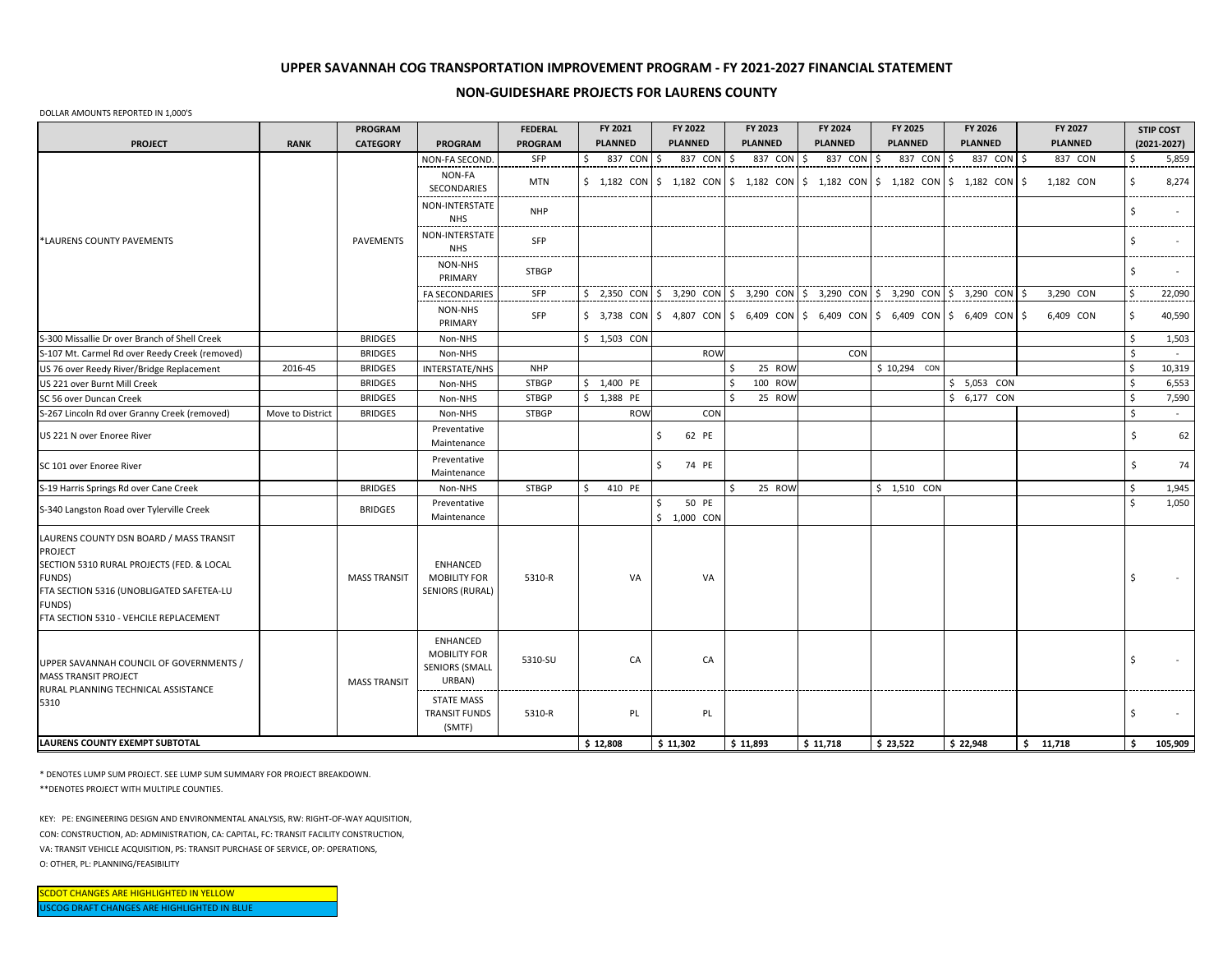## **NON-GUIDESHARE PROJECTS FOR McCORMICK COUNTY**

#### DOLLAR AMOUNTS REPORTED IN 1,000'S

|                                                                                                                       |             | <b>PROGRAM</b>      |                                                                           | <b>FEDERAL</b>            | FY 2021                | FY 2022        | FY 2023                                                                                                                                                   | FY 2024        | FY 2025          | FY 2026        | FY 2027        | <b>STIP COST</b> |
|-----------------------------------------------------------------------------------------------------------------------|-------------|---------------------|---------------------------------------------------------------------------|---------------------------|------------------------|----------------|-----------------------------------------------------------------------------------------------------------------------------------------------------------|----------------|------------------|----------------|----------------|------------------|
| <b>PROJECT</b>                                                                                                        | <b>RANK</b> | <b>CATEGORY</b>     | <b>PROGRAM</b>                                                            | PROGRAM                   | <b>PLANNED</b>         | <b>PLANNED</b> | <b>PLANNED</b>                                                                                                                                            | <b>PLANNED</b> | <b>PLANNED</b>   | <b>PLANNED</b> | <b>PLANNED</b> | $(2021 - 2027)$  |
|                                                                                                                       |             |                     | NFA SECOND.                                                               | SFP                       | 747 CON                | Ŝ.<br>747 CON  | 747 CON \$<br>ς.                                                                                                                                          | 747 CON        | 747 CON \$<br>ς. | 747 CON        | 747 COM        | 5,229            |
|                                                                                                                       |             |                     | NON-FA<br><b>SECONDARIES</b>                                              | <b>MTN</b>                |                        |                | \$ 1,055 CON \$ 1,055 CON \$ 1,055 CON \$ 1,055 CON \$ 1,055 CON \$ 1,055 CON \$ 1,055 CON \$                                                             |                |                  |                |                | 7,385            |
|                                                                                                                       |             |                     | NON-INTERSTATE<br><b>NHS</b>                                              | <b>NHP</b>                |                        |                |                                                                                                                                                           |                |                  |                |                |                  |
| *McCORMICK COUNTY PAVEMENTS                                                                                           |             | <b>PAVEMENTS</b>    | NON-INTERSTATE<br><b>NHS</b>                                              | SFP                       |                        |                |                                                                                                                                                           |                |                  |                |                |                  |
|                                                                                                                       |             |                     | NON-NHS<br>PRIMARY                                                        | <b>STBGP</b><br>--------- |                        |                |                                                                                                                                                           |                |                  |                |                |                  |
|                                                                                                                       |             |                     | <b>FA SECONDARIES</b>                                                     | SFP                       |                        |                | $948$ CON $\frac{2}{3}$ 1,327 CON $\frac{2}{3}$ 1,327 CON $\frac{2}{3}$ 1,327 CON $\frac{2}{3}$ 1,327 CON $\frac{2}{3}$ 1,327 CON $\frac{2}{3}$ 1,327 CON |                |                  |                |                | 8,910            |
|                                                                                                                       |             |                     | <b>NON-NHS</b><br>PRIMARY                                                 | SFP                       |                        |                | \$ 1,937 CON \$ 2,490 CON \$ 3,320 CON \$ 3,320 CON \$ 3,320 CON \$ 3,320 CON \$ 3,320 CON \$                                                             |                |                  |                |                | 21,027           |
| US 378 E over Cuffeytown Creek                                                                                        |             | <b>BRIDGES</b>      | <b>Prevent Maint</b>                                                      |                           |                        | 41 PE          |                                                                                                                                                           |                |                  |                |                | 41               |
| SC 823 Plum Branch Rd over Lott Creek                                                                                 |             |                     |                                                                           |                           |                        | 45 PE          |                                                                                                                                                           |                |                  |                |                | 45               |
|                                                                                                                       |             |                     |                                                                           |                           |                        |                |                                                                                                                                                           |                |                  |                |                |                  |
| McCormick Area Transit/Mass Transit Project                                                                           |             | <b>MASS TRANSIT</b> | ENHANCED<br><b>MOBILITY FOR</b><br><b>SENIORS (RURAL)</b>                 | 5311-R                    | $$253$ OP              | <b>OP</b>      |                                                                                                                                                           |                |                  |                |                | 253              |
| FTA 5310 and 5311 Rural Projects                                                                                      |             |                     |                                                                           |                           |                        | Ŝ.<br>141 VA   |                                                                                                                                                           |                |                  |                |                | 141              |
| UPPER SAVANNAH COUNCIL OF GOVERNMENTS /<br><b>MASS TRANSIT PROJECT</b><br>RURAL PLANNING TECHNICAL ASSISTANCE<br>5310 |             | <b>MASS TRANSIT</b> | <b>ENHANCED</b><br><b>MOBILITY FOR</b><br><b>SENIORS (SMALL</b><br>URBAN) | 5310-SU                   | CA                     | CA             |                                                                                                                                                           |                |                  |                |                | Ŝ.               |
|                                                                                                                       |             |                     | <b>STATE MASS</b><br><b>TRANSIT FUNDS</b><br>(SMTF)                       | 5310-R                    | Ŝ.<br>10 PL<br>\$4,687 | 10 PL<br>S.    |                                                                                                                                                           |                |                  |                |                | 20               |
| McCORMICK COUNTY EXEMPT SUBTOTAL                                                                                      |             |                     |                                                                           |                           |                        | \$5,856        | \$6,449                                                                                                                                                   | \$6,449        | \$6,449          | \$6,449        | \$<br>6,449    | 43,051<br>- Ś    |

\* DENOTES LUMP SUM PROJECT. SEE LUMP SUM SUMMARY FOR PROJECT BREAKDOWN.

\*\*DENOTES PROJECT WITH MULTIPLE COUNTIES.

KEY: PE: ENGINEERING DESIGN AND ENVIRONMENTAL ANALYSIS, RW: RIGHT-OF-WAY AQUISITION, CON: CONSTRUCTION, AD: ADMINISTRATION, CA: CAPITAL, FC: TRANSIT FACILITY CONSTRUCTION, VA: TRANSIT VEHICLE ACQUISITION, PS: TRANSIT PURCHASE OF SERVICE, OP: OPERATIONS, O: OTHER, PL: PLANNING/FEASIBILITY

USCOG DRAFT CHANGES ARE HIGHLIGHTED IN BLUE SCDOT CHANGES ARE HIGHLIGHTED IN YELLOW